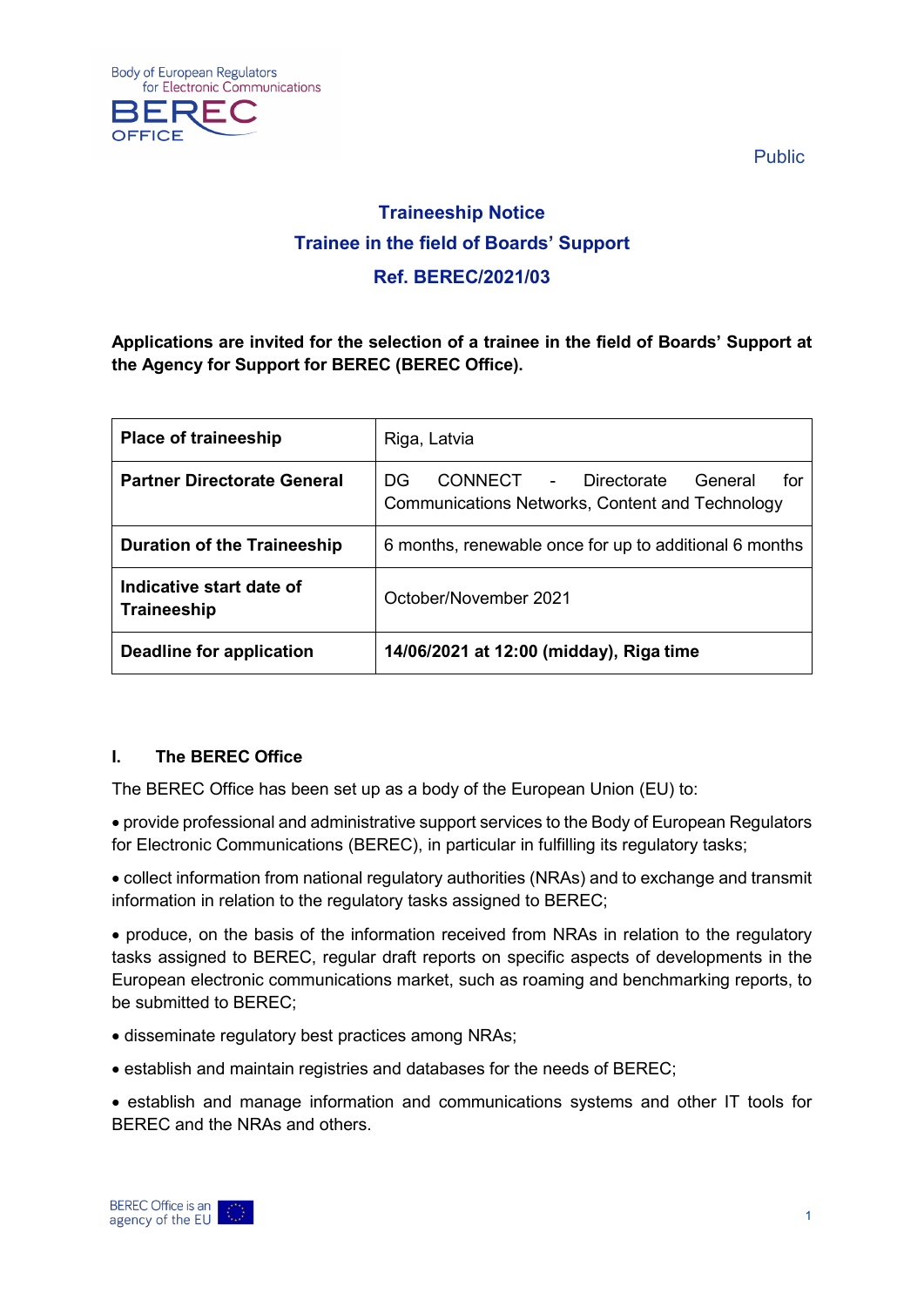For further information please consult the BEREC website: [www.berec.europa.eu](http://www.berec.europa.eu/) and [Regulation \(EU\) 2018/1971 of the European Parliament and of the Council of 11 December](https://eur-lex.europa.eu/legal-content/EN/TXT/?qid=1560490013791&uri=CELEX:32018R1971)  [2018 establishing the Body of European Regulators for Electronic Communications \(BEREC\)](https://eur-lex.europa.eu/legal-content/EN/TXT/?qid=1560490013791&uri=CELEX:32018R1971)  [and the Agency for Support for BEREC \(BEREC Office\), amending Regulation \(EU\)](https://eur-lex.europa.eu/legal-content/EN/TXT/?qid=1560490013791&uri=CELEX:32018R1971)  [2015/2120 and repealing Regulation \(EC\) No 1211/2009](https://eur-lex.europa.eu/legal-content/EN/TXT/?qid=1560490013791&uri=CELEX:32018R1971) (Text with EEA relevance).

## **II. The traineeship**

The aim of this traineeship programme is to attract highly qualified applicants who are competent and strongly motivated.

The traineeship will offer the possibility to university graduates with background in a relevant field to gain experience in the work of the EU in general and in the work of the BEREC Office in particular.

The selected trainee will be assigned to the Operation Support Unit, and in particular to the Boards' Support Team.

Duties include:

- Supporting the organisation of various BEREC/BEREC Office high level events (i.e. meetings, workshops, trainings, etc.) and follow-up actions, if needed;
- Handling communication with external stakeholders, including answering queries directed to BEREC and BEREC Office;
- Drafting and updating internal guidelines, manuals and handbooks on the organisation of BEREC events and operations of BEREC and BEREC Office;
- Compiling information and documentation (notes, briefings, presentations, minutes, etc.) for the purpose of the BEREC Miniboard, the BEREC Chair team and the BEREC Office Advisory Group activities;
- Content management of the BEREC and BEREC Office IT platforms (website, SharePoint, etc.);
- Provision of inputs to various BEREC/BEREC Office reports and deliverables;
- Interact with colleagues in other units as necessary when executing all abovementioned tasks;
- In the interest of the service, the trainee may be assigned other duties within the scope of activities performed within the Unit as appropriate.

The tasks and duties of the trainee might be further tailored after the start of the traineeship. The trainee may be required to assist in other areas of activity, depending on the needs of the service and his/her profile and experience.

The selected trainee will have a traineeship adviser, who will be in charge of the trainee for the entire period of the traineeship.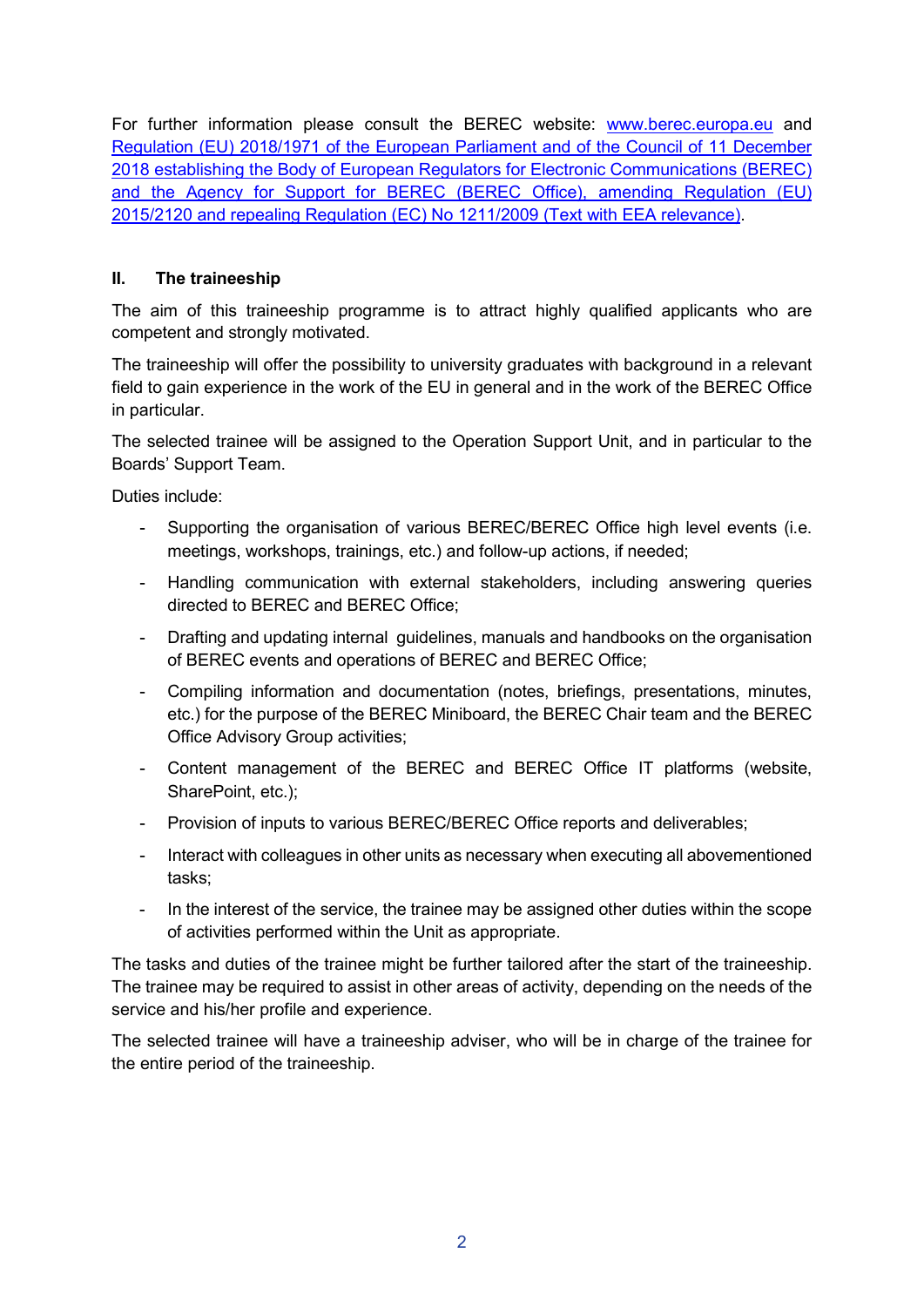#### **III. Eligibility criteria**

To be admitted to the Traineeship Programme, candidates must:

- a) be 18 years of age or older
- b) be nationals of a Member State of the European Union;
- c) have by the beginning of the traineeship successfully completed at least three years of higher education course (university studies) or equivalent education in a field of interest to the BEREC Office attested by a diploma or relevant official certificate $^1;$  $^1;$  $^1;$
- d) have language skills at level C1 for the first language (thorough knowledge) and at level B2 for the second language (satisfactory knowledge), these level being defined by the Common European Framework of Reference.

Failure to comply with one or more of the eligibility criteria will result in disqualification of the concerned applicant. Trainees must not have any professional connections with third parties, which might be incompatible with their traineeship (i.e. must not work for lobbyists, legal attachés, etc.). They are not permitted to exercise any other gainful or non-gainful employment during the period of the traineeship<sup>[2](#page-2-1)</sup>.

## **IV. Selection criteria**

Applications will be assessed by taking into consideration the educational background, qualifications, competences and motivation. In particular, the following criteria will be assessed when selecting applicants for this traineeship position:

1. University degree in a relevant field.

2. Satisfactory knowledge of English (level B2 according to the Language levels of the Common European Framework of Reference) to fully profit from the traineeship and to be able to follow meetings and perform adequately. Given the nature of the Agency's tasks, its working language regime and the requirements of the service, the knowledge of the English language at a level higher than B2 may be preferred.

## **V. Selection**

-

After the deadline for applications, the applications are checked towards the eligibility criteria. Eligible applications are assessed by a Selection Committee appointed by the Director.

Suitable candidates may be contacted over the phone or by means of video-conference by the members of the Selection Committee in order to check their availability, to better assess the candidates' suitability and motivation for the position, and to discuss the mutual expectations.

<span id="page-2-0"></span><sup>1</sup> ECTS points are not accepted as equivalent degree, proof of completion of full university studies shall be provided before the start of the traineeship. For examples of minimum national qualifications required by the legislation in the country where the diploma was obtained, see Annex I. Only qualifications issued by EU Member State authorities or recognised as equivalent by the relevant EU Member State authorities will be accepted. Where diplomas are obtained from a non EU country, trainees will be required to provide proof of their equivalence from a recognised authority.

<span id="page-2-1"></span><sup>&</sup>lt;sup>2</sup> The Director may admit to the Programme trainees seconded by other organizations or national entities.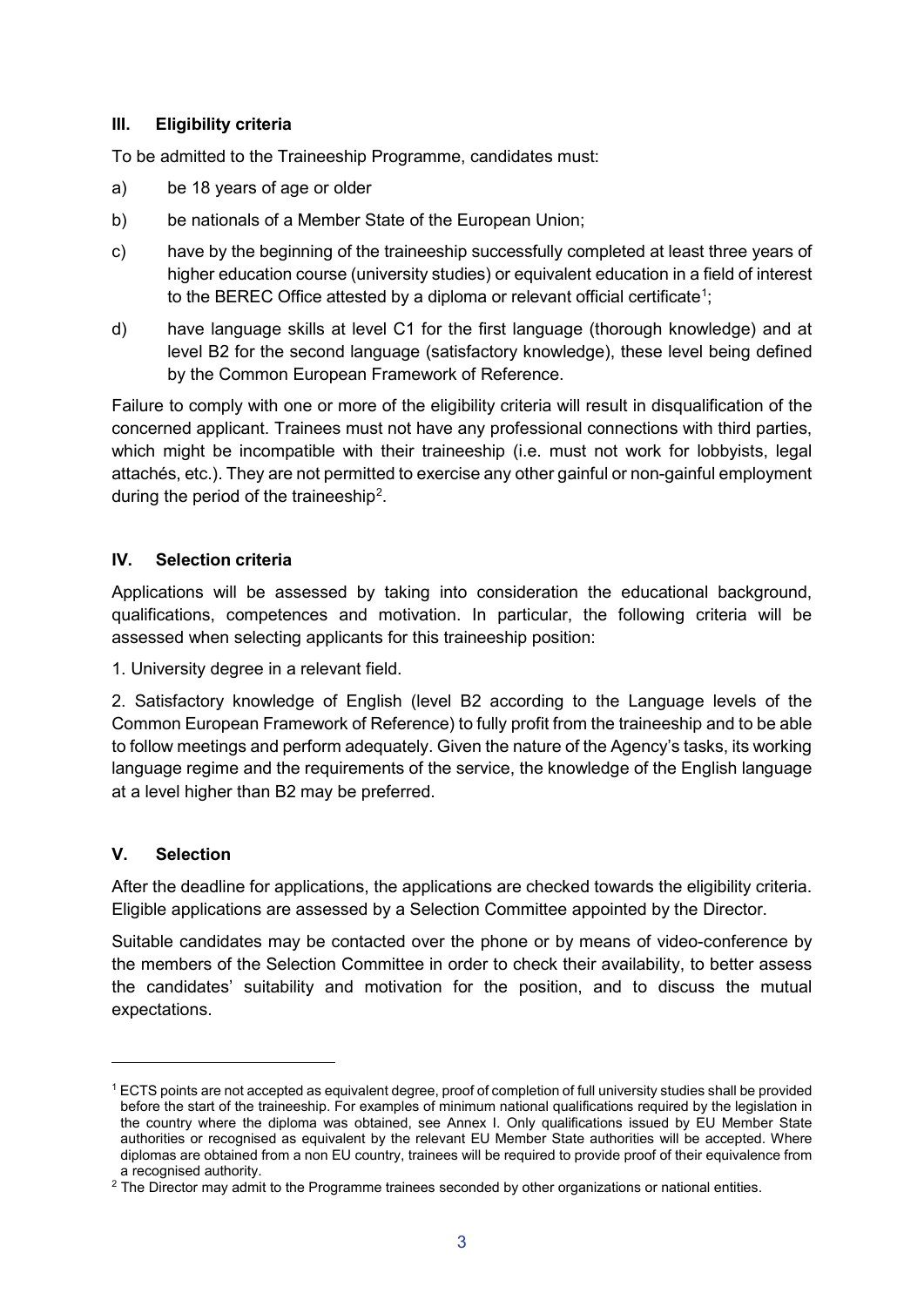The Selection Committee will finally establish a shortlist of candidates to be proposed to the Director. The candidates may be ranked in order of merit or in alphabetical order.

The Director makes the final selection of applicants on the basis of the proposals submitted by the Selection Committee. Regard will also be taken in respect of the maintenance of an appropriate gender balance and geographical distribution of the trainees. The Director reserves the right to proceed with a further assessment or phone interviews before taking a decision on the successful trainee.

The selection proceedings of trainees are confidential. The successful applicant is informed about the outcome of the selection procedure.

The Director may also establish a shortlist of suitable candidates for this profile.

In the interest of the Service, candidates included in the shortlist may be offered a traineeship in other similar areas.

## **VI. Equal opportunities**

The BEREC Office applies a policy of equal opportunities and non-discrimination in accordance with Article 1d of the Staff Regulations and accepts and treats applications without distinction on grounds of sex, race, colour, ethnic or social origin, genetic features, language, religion, political or any other opinion, membership of a national minority, property, birth, disability, age or sexual orientation.

#### **VII. Conditions of Traineeship**

The trainee will receive a monthly grant calculated at the beginning of each calendar year and published on the BEREC Office website<sup>[3](#page-3-0)</sup>. Training periods are initially offered for a period of six months with the option reserved to the Agency to extend the traineeship only once for a period to be determined. Traineeship periods shall last at most twelve months.

Indicative start date of traineeship: October/November 2021

#### **VIII. Application procedure**

For their applications to be valid, candidates must apply online at the following link: [http://berec.europa.eu/eng/berec\\_office/traineeship/apply\\_on\\_line/](http://berec.europa.eu/eng/berec_office/traineeship/apply_on_line/)

and submit

-

- 1. A covering letter outlining their reasons for applying;
- 2. A curriculum vitae (CV), drafted using the Europass CV format<sup>[4](#page-3-1)</sup>;

Applicants are explicitly requested to highlight and give a brief account of their experience and expertise relevant to the traineeship. Applicants are invited to indicate, the official length

<span id="page-3-0"></span><sup>&</sup>lt;sup>3</sup> Trainees shall be entitled to a monthly grant amounting to 25% of a basic monthly salary of a temporary agent in grade AD5, step 4, as established by Decision of the Management Committee No MC/2016/02 as amended by Decision No MC/2018/02. **The grant for the year 2021 has been determined to be EUR 1063,26**.

<span id="page-3-1"></span><sup>4</sup> The Europass CV can be downloaded from the websit[e http://europass.cedefop.europa.eu/htm/index.htm](http://europass.cedefop.europa.eu/htm/index.htm)